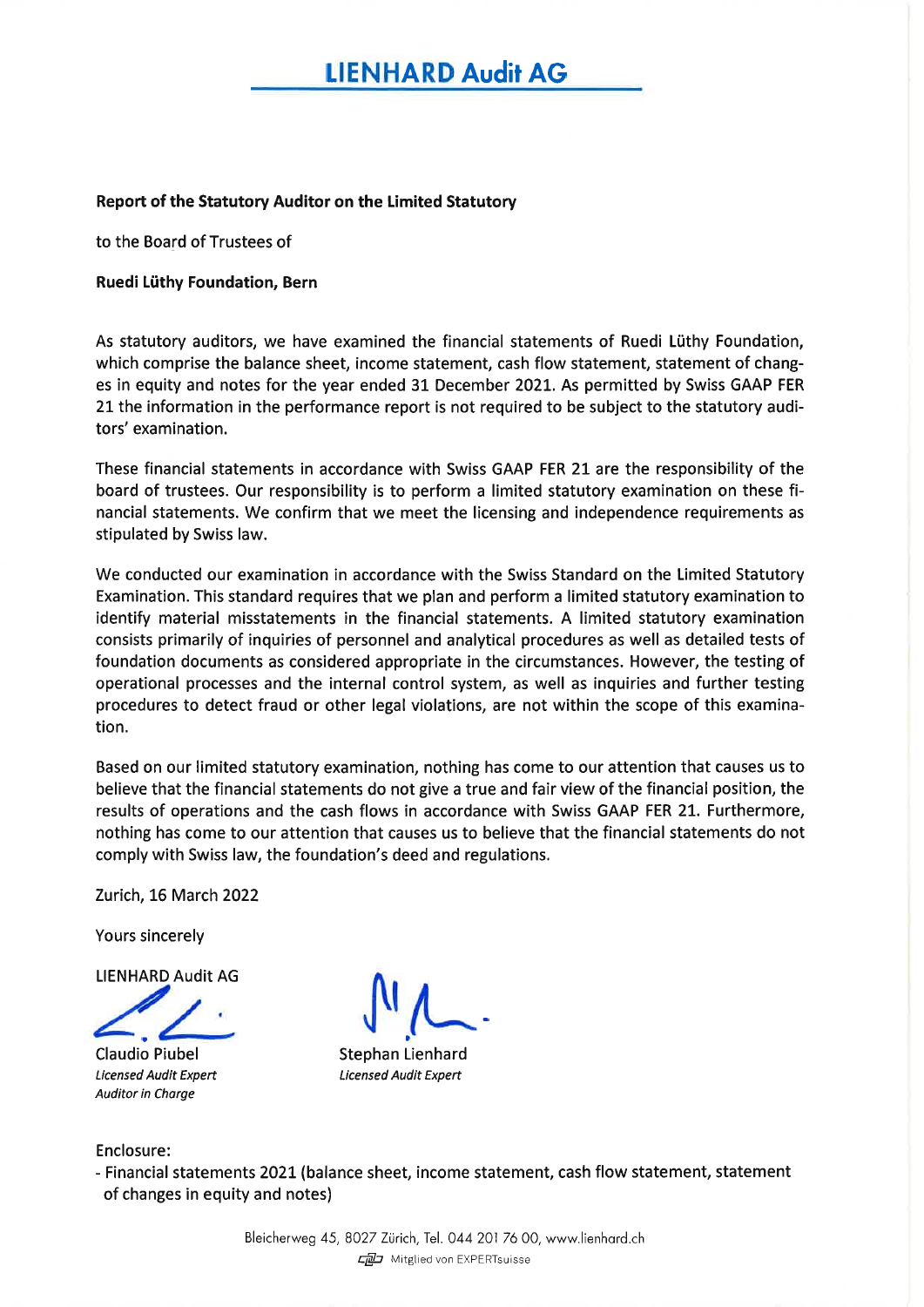# BALANCE SHEET

| <b>ASSETS</b>                              | 31.12.2021    | 31.12.2020    | Change        |
|--------------------------------------------|---------------|---------------|---------------|
|                                            | in CHF        | in CHF        | in CHF        |
| Cash                                       | 14'209.65     | 9'655.04      | 4'554.61      |
| Postfinance                                | 506'365.46    | 1'910'120.43  | -1'403'754.97 |
| <b>Banks</b>                               | 8'258'569.77  | 6'562'426.27  | 1'696'143.50  |
| Total cash and cash equivalents            | 8'779'144.88  | 8'482'201.74  | 296'943.14    |
| Current assets with a stock exchange price | 15'945'811.25 | 15'194'089.58 | 751'721.67    |
| <b>Receivables</b>                         | 67'786.87     | 73'249.90     | $-5'463.03$   |
| Prepaid expenses and accrued income        | 84'882.50     | 73'960.46     | 10'922.04     |
| Inventories                                | 828'306.44    | 817'098.41    | 11'208.03     |
| Total current assets                       | 25'705'931.94 | 24'640'600.09 | 1'065'331.85  |
| Real estate in Switzerland                 | 1'630'000.00  |               | 1'630'000.00  |
| <b>Total ASSETS</b>                        | 27'335'931.94 | 24'640'600.09 | 2'695'331.85  |

| <b>LIABILITIES</b>                      | 31.12.2021    | 31.12.2020    | Change       |
|-----------------------------------------|---------------|---------------|--------------|
|                                         | in CHF        | in CHF        | in CHF       |
| <b>Current liabilities</b>              |               |               |              |
| Payables                                | 121'441.62    | 138'461.70    | $-17'020.08$ |
| Deferred income and accrued expenses    | 657'175.99    | 216'619.38    | 440'556.61   |
| Total current liabilities               | 778'617.61    | 355'081.08    | 423'536.53   |
| Non-current liabilities                 |               |               |              |
| Deferred long-term liability            | 333'333.33    |               | 333'333.33   |
| <b>Total liabilities</b>                | 1'111'950.94  | 355'081.08    | 756'869.86   |
| Organisational capital                  |               |               |              |
| Paid-in capital of the foundation       | 100'000.00    | 100'000.00    |              |
| Designated capital                      | 17'933'463.26 | 17'947'418.51 | $-13'955.25$ |
| Reserve for fluctuations in asset value | 1'900'000.00  | 1'800'000.00  | 100'000.00   |
| Unrestricted capital                    | 4'471'146.04  | 3'567'351.01  | 903'795.03   |
| Net profit or loss for the period       | 1'819'371.70  | 870'749.49    | 948'622.21   |
| Total organisational capital            | 26'223'981.00 | 24'285'519.01 | 1'938'461.99 |
| <b>Total LIABILITIES</b>                | 27'335'931.94 | 24'640'600.09 | 2'695'331.85 |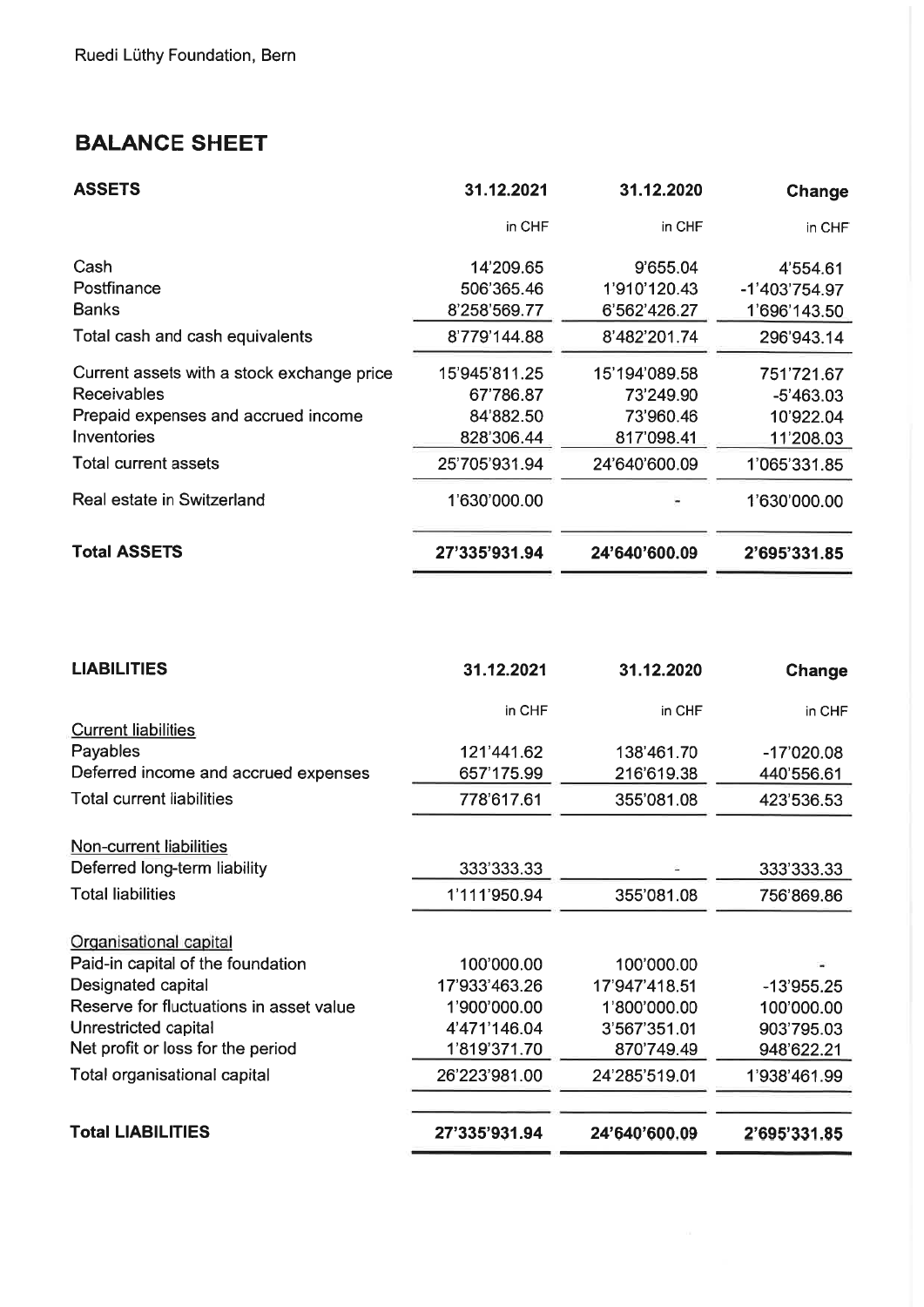# INCOME STATEMENT

|                                                          | 1 Jan - 31 Dec 2021 Jan - 31 Dec 2020 |              | Change       |
|----------------------------------------------------------|---------------------------------------|--------------|--------------|
| <b>INCOME</b>                                            | in CHF                                | in CHF       | in CHF       |
| Donations                                                |                                       |              |              |
| Ordinary donations                                       | 2'421'536.97                          | 2'301'662.86 | 119'874.11   |
| Donations from legacies/gifts                            | 897'186.49                            | 198'459.65   | 698'726.84   |
| <b>Earmarked donations</b>                               | 874'654.97                            | 840'040.56   | 34'614.41    |
| Donations in kind                                        | 1'523'684.52                          | 1'622'043.20 | -98'358.68   |
| <b>Total donations</b>                                   | 5'717'062.95                          | 4'962'206.27 | 754'856.68   |
| Other income                                             |                                       |              |              |
| <b>SDC</b> contributions                                 | 1'832'069.00                          | 2'112'000.00 | -279'931.00  |
| Income from the Training Centre                          | 21'946.99                             | $-414.00$    | 22'360.99    |
| Other income                                             | 292'706.22                            | 59'496.11    | 233'210.11   |
| Total other income                                       | 2'146'722.21                          | 2'171'082.11 | -24'359.90   |
| <b>Total INCOME</b>                                      | 7'863'785.16                          | 7'133'288.38 | 730'496.78   |
|                                                          |                                       |              |              |
| <b>EXPENSES</b>                                          |                                       |              |              |
| <b>Direct project expenses</b><br><b>Newlands Clinic</b> |                                       |              |              |
| Personnel expense                                        | 1'795'432.86                          | 1'787'478.44 | 7'954.42     |
| <b>Materials and services</b>                            | 2'911'022.96                          | 2'665'697.98 | 245'324.98   |
| Real estate                                              | 4'465.29                              | 26'407.63    | $-21'942.34$ |
| Maintenance, repairs and replacements                    | 160'577.08                            | 271'485.21   | -110'908.13  |
| Vehicles and transport                                   | 41'256.40                             | 60'534.70    | -19'278.30   |
| Energy                                                   | 11'997.18                             | 11'015.98    | 981.20       |
| Administration/IT                                        | 122'472.62                            | 130'597.78   | $-8'125.16$  |
| Research                                                 | 7'947.40                              | 3'835.28     | 4'112.12     |
| <b>Total Newlands Clinic</b>                             | 5'055'171.79                          | 4'957'053.00 | 98'118.79    |
| <b>Newlands Clinic Training Centre</b>                   |                                       |              |              |
| Personnel expense                                        | 353'456.79                            | 388'623.21   | $-35'166.42$ |
| <b>Real estate</b>                                       |                                       | 650.84       | $-650.84$    |
| Maintenance, repairs and replacements                    | 6'671.41                              | 23'967.25    | $-17'295.84$ |
| Vehicles and transport                                   | 5'726.32                              | 5'590.49     | 135.83       |
| Energy                                                   | 2'450.70                              | 1'206.25     | 1'244.45     |
| Administration                                           | 113'263.96                            | 102'450.48   | 10'813.48    |
| <b>Total Newlands Clinic Training Centre</b>             | 481'569.18                            | 522'488.52   | -40'919.34   |
| <b>Women's Health Centre</b>                             |                                       |              |              |
| Personnel expense                                        | 221'754.90                            | 213'197.23   | 8'557.67     |
| Materials and services                                   | 43'920.77                             | 35'856.65    | 8'064.12     |
| <b>Real estate</b>                                       |                                       |              |              |
| Maintenance, repairs and replacements                    | 10'005.98                             | 61'436.60    | -51'430.62   |
| Vehicles and transport                                   |                                       |              |              |
| Energy                                                   | 5'549.40                              | 4'246.27     | 1'303.13     |
| Administration                                           | 7'801.95                              | 11'080.03    | $-3'278.08$  |
| Research<br><b>Total Women's Health Centre</b>           | 289'033.00                            | 325'816.78   | $-36'783.78$ |
|                                                          |                                       |              |              |
| <b>Total direct project expenses</b>                     | 5'825'773.97                          | 5'805'358.30 | 20'415.67    |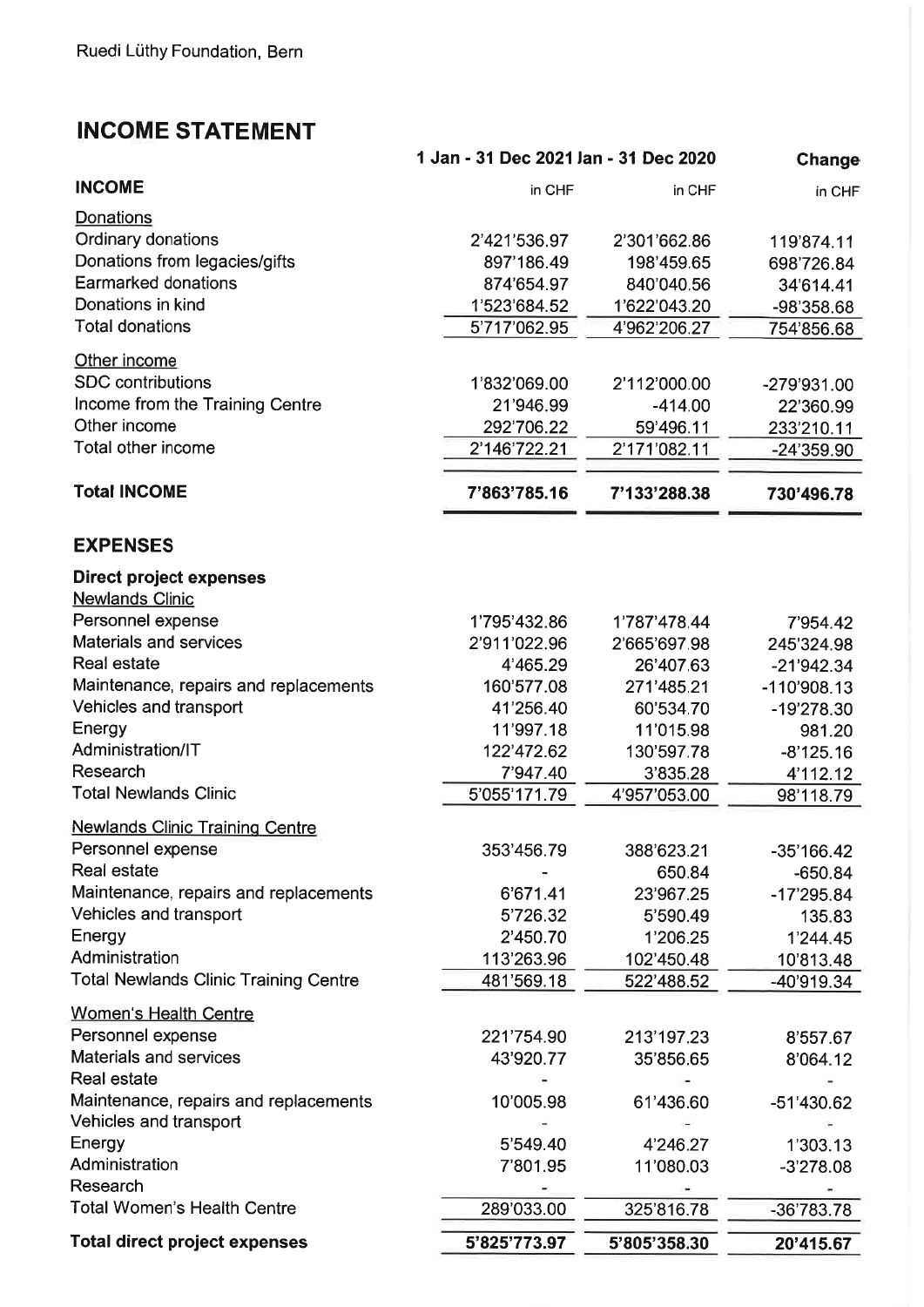# INCOME STATEMENT

|                                                    | 1 Jan - 31 Dec 2021 Jan - 31 Dec 2020 |              | Change       |
|----------------------------------------------------|---------------------------------------|--------------|--------------|
| <b>General expenses</b>                            | in CHF                                | in CHF       | in CHF       |
| Personnel expense                                  | 348'639.30                            | 365'851.22   | $-17'211.92$ |
| <b>Services</b>                                    | 2'097.00                              | 3'750.00     | $-1'653.00$  |
| Administration                                     | 81'230.43                             | 74'956.11    | 6'274.32     |
| ΙT                                                 | 22'070.05                             | 10'290.65    | 11'779.40    |
| Fundraising                                        | 232'619.65                            | 171'000.24   | 61'619.41    |
| Communications                                     | 62'061.41                             | 48'262.15    | 13'799.26    |
| Other operating expenses                           | 3'412.00                              |              | 3'412.00     |
| Total general expenses                             | 752'129.84                            | 674'110.37   | 78'019.47    |
| <b>Operating income</b>                            | 1'285'881.35                          | 653'819.71   | 632'061.64   |
|                                                    |                                       |              |              |
| <b>Net financial income</b>                        |                                       |              |              |
| <b>Financial income</b>                            | 714'279.22                            | 612'631.30   | 101'647.92   |
| <b>Financial expenses</b>                          | $-94'486.16$                          | $-88'364.49$ | $-6'121.67$  |
| <b>Currency translation differences</b>            | 8'406.76                              | -59'008.67   | 67'415.43    |
| Currency translation difference from IC eliminatic | $-19'022.17$                          | 22'979.13    | -42'001.30   |
| <b>Total financial income</b>                      | 609'177.65                            | 488'237.27   | 120'940.38   |
| Net non-operating income                           |                                       |              |              |
| Real estate income                                 | 8'334.35                              |              | 8'334.35     |
| Extraordinary income / income unrelated to the a   | 2'023.10                              |              | 2'023.10     |
| Total net non-operating income                     | 10'357.45                             |              | 10'357.45    |
| Annual result before capital allocation            | 1'905'416.45                          | 1'142'056.98 | 763'359.47   |
| Withdrawal from designated capital                 | 13'955.25                             | 28'692.51    | $-14'737.26$ |
| Allocation to designated capital                   | $-100'000.00$                         | -300'000.00  | 200'000.00   |
| Annual result after capital allocation             | 1'819'371.70                          | 870'749.49   | 948'622.21   |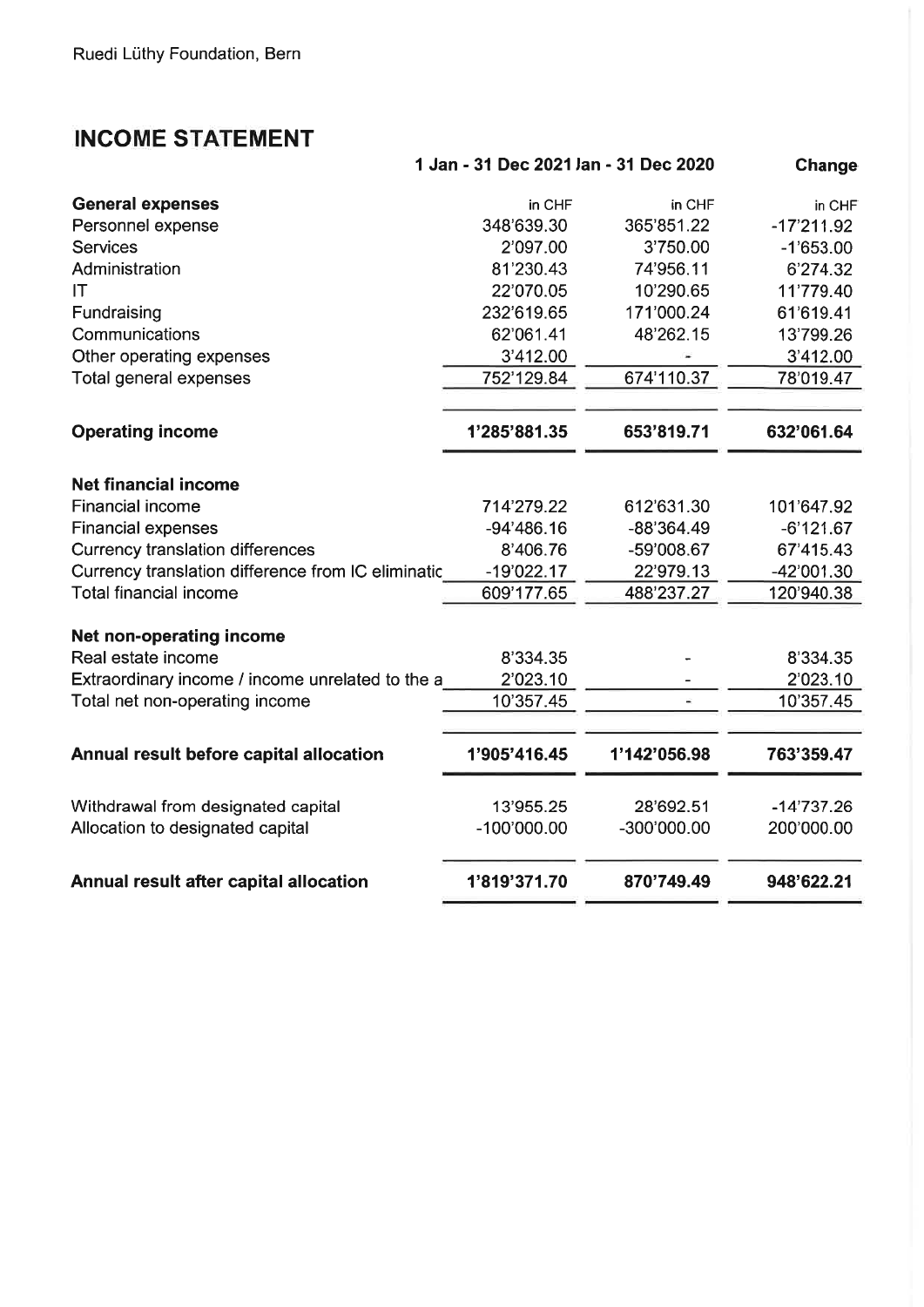# CASH FLOW STATEMENT

|                                                                          | 2021          | 2020          |
|--------------------------------------------------------------------------|---------------|---------------|
|                                                                          | in CHF        | in CHF        |
| <b>Operating activities</b>                                              |               |               |
| Annual profit or loss before net increase/decrease in designated capital | 1'905'416.45  | 1'142'056.98  |
| Mixed donation                                                           | -1'000'000.00 |               |
| Net increase/decrease in currency difference on equity                   | 33'045.54     | $-85'726.80$  |
| Net increase/decrease in receivables                                     | 5'463.03      | $-22'877.80$  |
| Net increase/decrease in prepaid expenses and accrued income             | $-10'922.04$  | $-9'301.47$   |
| Net increase/decrease in inventories                                     | $-11'208.03$  | -26'677.09    |
| Net increase/decrease in liabilities                                     | $-17'020.08$  | $-139'478.45$ |
| Net increase/decrease in deferred income and accrued expenses            | 440'556.94    | -707'863.32   |
| Net increase/decrease in deferred long-term liability                    | 333'333.00    |               |
| <b>Cash flow from operating activities</b>                               | 1'678'664.81  | 150'132.05    |
| <b>Investing activities</b>                                              |               |               |
| Investments in financial assets (net)                                    | -751'721.67   | -429'242.12   |
|                                                                          |               |               |
| <b>Cash flow from investing activities</b>                               | -751'721.67   | -429'242.12   |
| <b>Financing activities</b>                                              |               |               |
| Financing activities/amortisation of mortgage                            | -630'000.00   |               |
| <b>Cash flow from financing activities</b>                               | -630'000.00   |               |
| NET INCREASE/DECREASE IN CASH AND CASH EQUIVALENTS                       | 296'943.14    | -279'110.07   |
|                                                                          |               |               |
| <b>Liquidity statement</b>                                               |               |               |
| Cash and cash equivalents at 1 January                                   | 8'482'201.74  | 8'761'311.81  |
| Cash and cash equivalents at 31 December                                 | 8'779'144.88  | 8'482'201.74  |
| NET INCREASE/DECREASE IN CASH AND CASH EQUIVALENTS                       | 296'943.14    | -279'110.07   |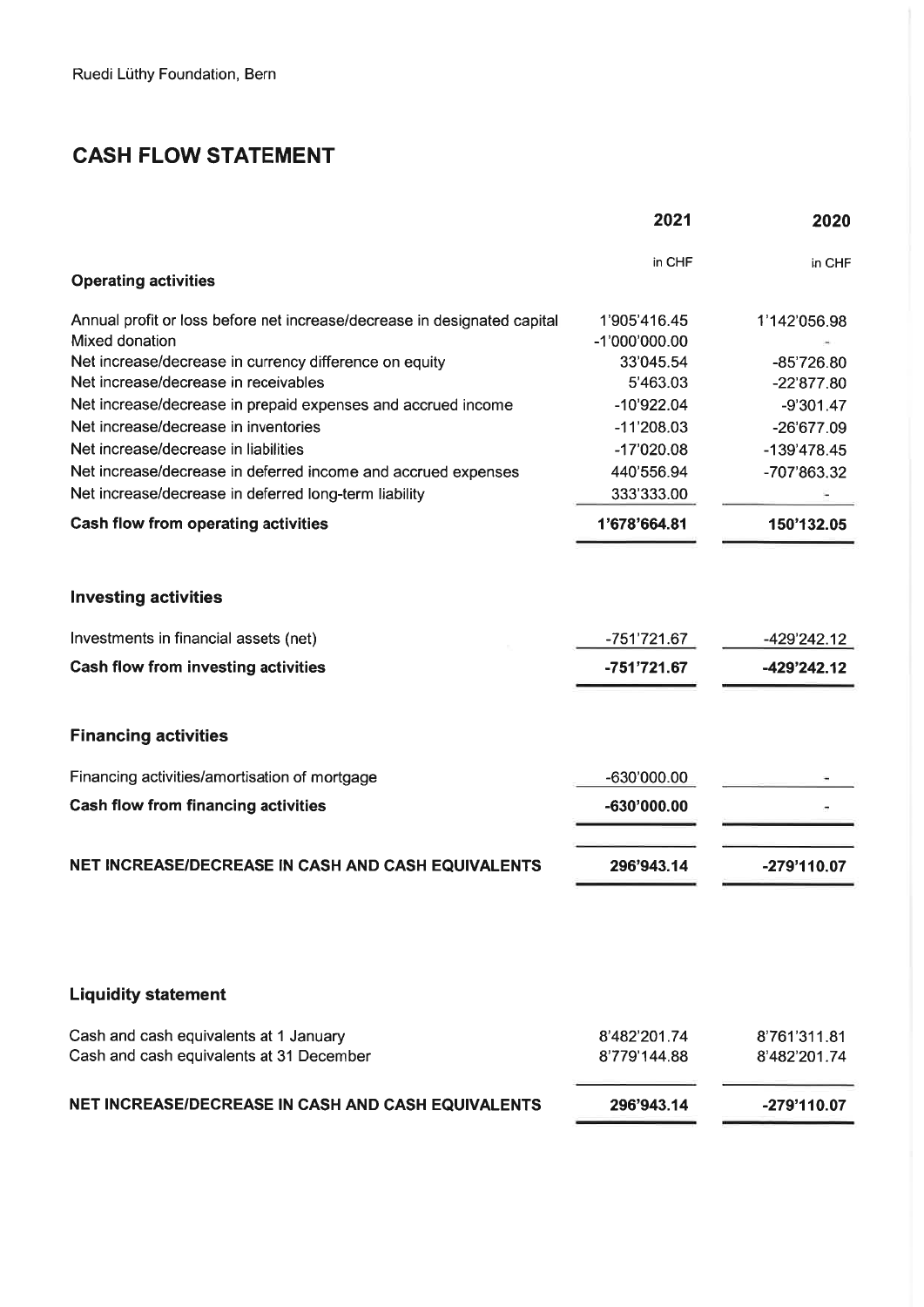# STATEMENT OF NET INCREASE/DECREASE IN ORGANISATIONAL CAPITAL

|                                                                                                                               | <b>Opening amount</b><br>01.01.2021                                                          | <b>Allocation</b>            |                              |                        | Withdrawal ncy difference Opening amount<br>31.12.2021                                       |
|-------------------------------------------------------------------------------------------------------------------------------|----------------------------------------------------------------------------------------------|------------------------------|------------------------------|------------------------|----------------------------------------------------------------------------------------------|
| Paid-in capital of the foundation                                                                                             | in CHF<br>100'000.00                                                                         | in CHF                       | in CHF                       | in CHF                 | in CHF<br>100'000.00                                                                         |
| Designated capital<br>- Training Centre<br>- New projects<br>- Newlands Clinic<br>- Staff quarters<br>- Women's Health Centre | 17'947'418.51<br>2'000'000.00<br>2'000'000.00<br>11'572'000.00<br>375'418.51<br>2'000'000.00 | $\sim$                       | $-13'955.25$<br>$-13'955.25$ |                        | 17'933'463.26<br>2'000'000.00<br>2'000'000.00<br>11'572'000.00<br>361'463.26<br>2'000'000.00 |
| Reserve for fluctuations in asset                                                                                             | 1'800'000.00                                                                                 | 100'000.00                   |                              |                        | 1'900'000.00                                                                                 |
| Unrestricted capital<br>- Currency translation differences<br>- Net income for the year                                       | 4'438'100.50<br>-75'380.58                                                                   | 1'819'371.70<br>1'819'371.70 |                              | 33'045.54<br>33'045.54 | 6'290'517.74<br>-42 335.04                                                                   |
| Total organisational capital                                                                                                  | 24'285'519.01                                                                                | 1'919'371.70                 | $-13'955.25$                 | 33'045.54              | 26'223'981.00                                                                                |

|                                                                                                                               | <b>Opening amount</b><br>01.01.2020                                                          | <b>Allocation</b>        |                              |                            | Withdrawal ncy difference Closing amount<br>31.12.2020                                       |
|-------------------------------------------------------------------------------------------------------------------------------|----------------------------------------------------------------------------------------------|--------------------------|------------------------------|----------------------------|----------------------------------------------------------------------------------------------|
| Paid-in capital of the foundation                                                                                             | in CHF<br>100'000.00                                                                         | in CHF                   | in CHF                       | in CHF                     | in CHF<br>100'000.00                                                                         |
| Designated capital<br>- Training Centre<br>- New projects<br>- Newlands Clinic<br>- Staff quarters<br>- Women's Health Centre | 17'976'111.02<br>2'000'000.00<br>2'000'000.00<br>11'572'000.00<br>404'111.02<br>2'000'000.00 | $\overline{\phantom{a}}$ | $-28'692.51$<br>$-28'692.51$ | $\sim$                     | 17'947'418.51<br>2'000'000.00<br>2'000'000.00<br>11'572'000.00<br>375'418.51<br>2'000'000.00 |
| Reserve for fluctuations in asset                                                                                             | 1'500'000.00                                                                                 | 300'000.00               |                              |                            | 1'800'000.00                                                                                 |
| Unrestricted capital<br>- Currency translation differences<br>- Net income for the year                                       | 3'653'077.81<br>10'346.22                                                                    | 870'749.49<br>870'749.49 |                              | $-85'726.80$<br>-85'726.80 | 4'438'100.50<br>$-75'380.58$                                                                 |
| <b>Total organisational capital</b>                                                                                           | 23'229'188.83                                                                                | 1'170'749.49             | $-28'692.51$                 | $-85'726.80$               | 24'285'519.01                                                                                |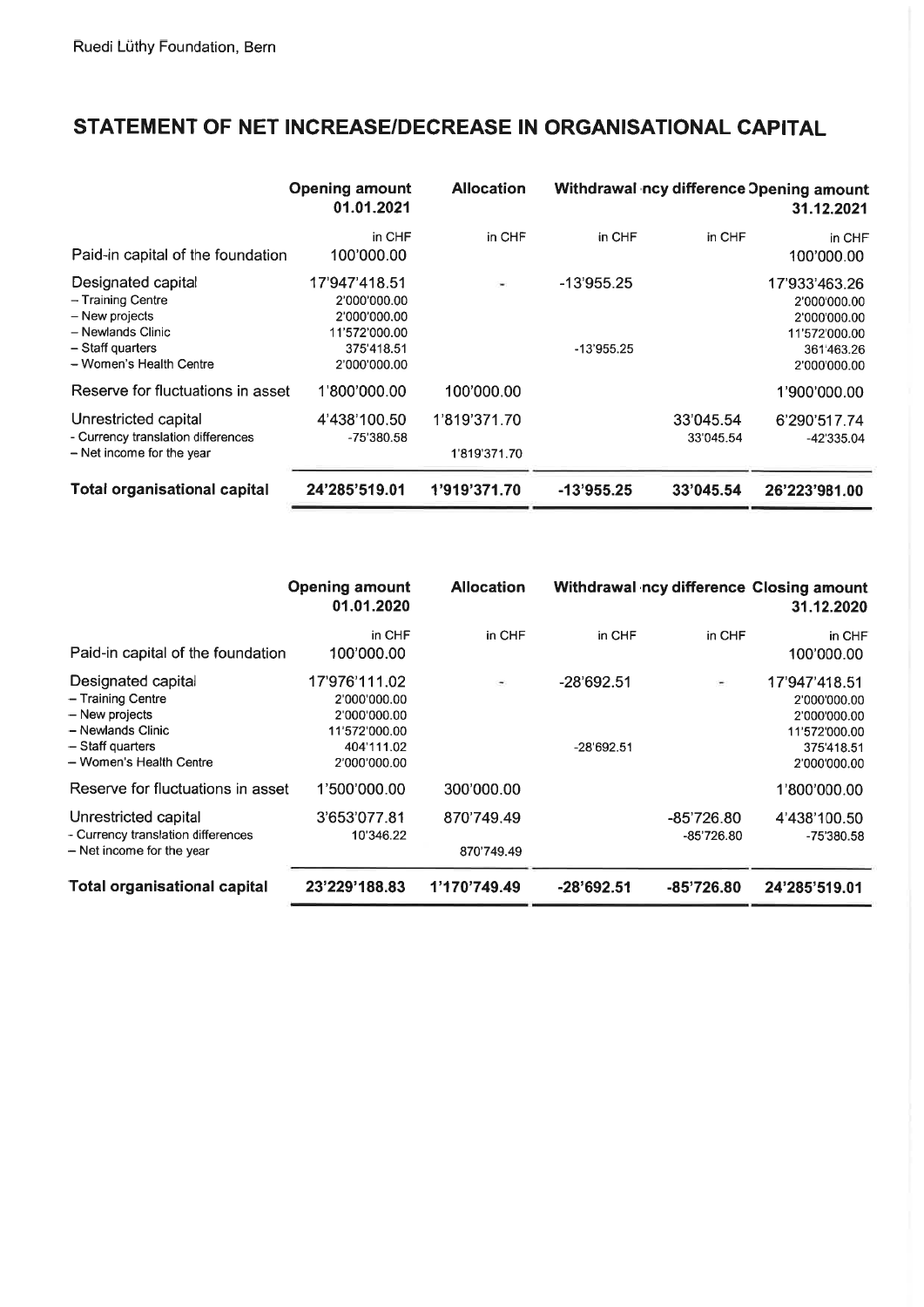# Notes to the 2021 financial statements

# 1. Principles governing the preparation of the financial statements

# 1.1 General

The Ruedi Lüthy Foundation was established on 12 February 2003 and entered under the name<br>of Swiss Aids Care International in the Zurich Commercial Registry on 27 March 2003 as a<br>charitable foundation under the terms of Ar entered in the Bern Commercial Registry with effect 1 July 2016. The initial capital comprises a contribution by the founder of CHF 100.000.

The purpose of the foundation is to provide comprehensive treatment and support to HIV and AIDS patients in southern Africa. To this end the foundation may operate clinics, train doctors and nurses, and take any other meas accordance with a ruling by the Cantonal Tax Administration of the Canton of Bern, given its<br>non-profit status, the Ruedi Lüthy Foundation is exempt from cantonal and municipal taxes,<br>direct federal taxes, and inheritance

Operational responsibility for all activities in Zimbabwe (Newlands Clinic, Training Centre, Women's Health Centre) lies with the Ruedi Lüthy Foundation, Zimbabwe. The Ruedi Lüthy Foundation in Bern bears the entire costs

## 1.2 Basis of the financial statements

The financial statements are prepared for the year to 31 December in accordance with the Swiss Code of Obligations and the requirements of Swiss GAAP FER 21. The material valuation principles are explained below.

A separate financial statement is prepared for each of the three areas of activity of the Ruedi<br>Lüthy Foundation, Zimbabwe. These accounts are kept in US dollars and audited by Grant<br>Thornton in Harare. They are incorporat dation.

# 1.3 Currency translation

The accounts of the Ruedi Lüthy Foundation are kept in Swiss francs. Transactions in foreign currencies are converted into Swiss francs at the exchange rates prevailing at the time of the transaction. Cash and cash equivalents in foreign currencies are converted at the balance sheet rates published by the Swiss Federal Tax Administration) and balance sheet items are converted at the rates on the balance sheet date mentioned above. Currency translation differences from the conversion of profit and loss items are recognised in financial income. Differences from the translation of balance sheet items are recognised directly in organisational capital: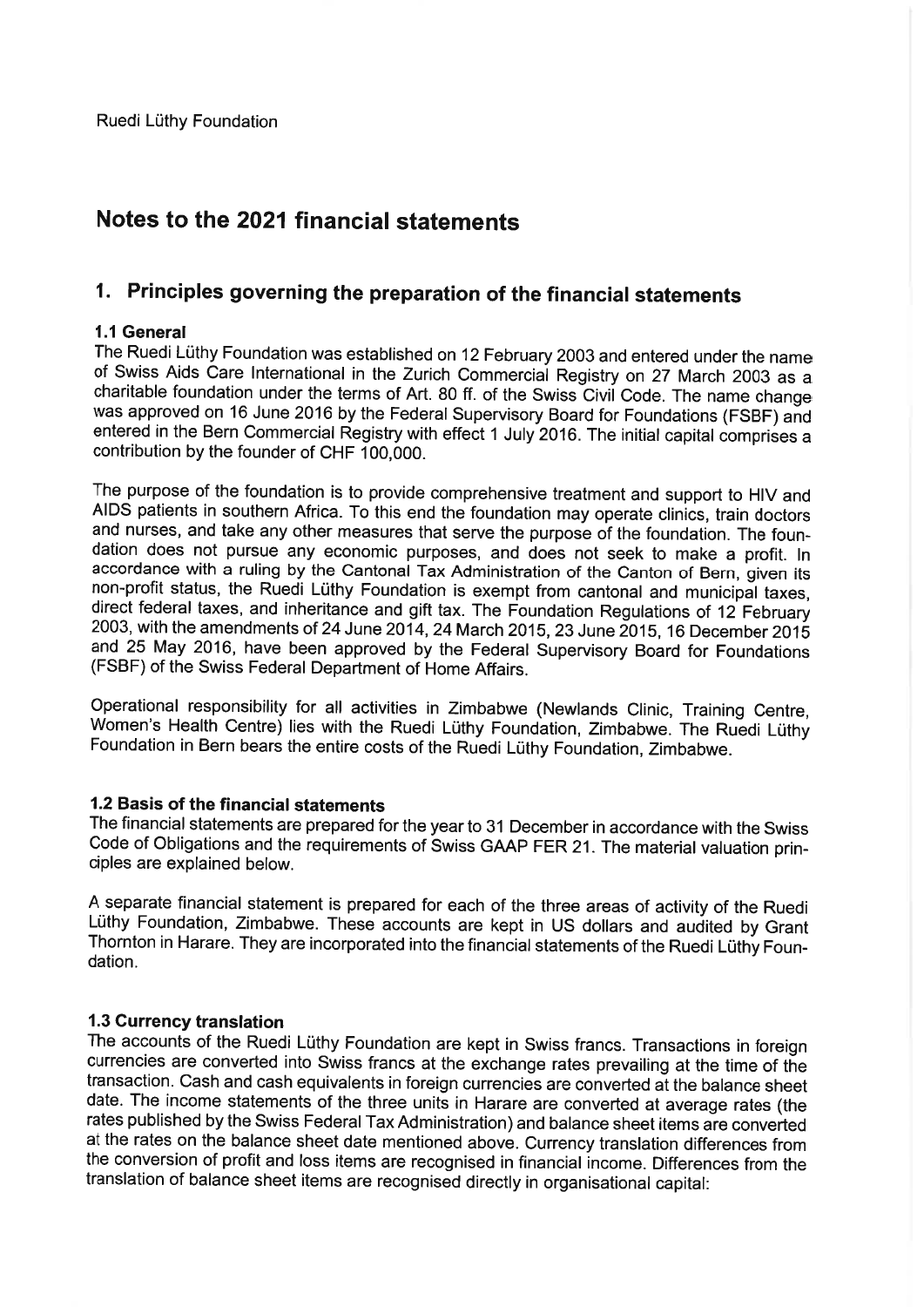| Foreign currency | <b>Average rate 2021</b> | 2021 closing rate |
|------------------|--------------------------|-------------------|
| US dollar        | 0.9205                   | 0.91513           |
| <b>EUR</b>       |                          | 1.03638           |
| Yen              |                          | 0.79497           |
| <b>GBP</b>       |                          | 1.23453           |
| Can\$            |                          | 0.71601           |

| Foreign currency | Average rate 2020 | 2020 closing rate |
|------------------|-------------------|-------------------|
| US dollar        | 0.9581            | 0.8839            |
| Euro             |                   | 1.0817            |
| Yen              |                   | 0.8563            |

#### 1.4 Accounting and valuation principles

#### Cash and cash equivalents/securities

Cash, post office accounts and bank deposits are recognised at nominal value, securities at market prices as per the statements from the banks where the securities are held.

#### lnventories

Drugs and other goods are recognised at the lower of cost or market. Cost prices are determined using the weighted average price method.

#### Real esfafe in Switzerland

The property recognised on the balance sheet is an investment property that is rented to third parties. lt was donated to the Ruedi Lüthy Foundation in the current financial year and recognised on the balance sheet at a conservatively estimated market value.

The property is recognised on the balance sheet at current value and therefore not systematic depreciation is taken. To check impairment a valuation report is commissioned every five years. lf there are signs before the five-year period has elapsed that the value has developed negatively, a valuation report is promptly commissioned and any impairment immediately recognised in profit or loss.

#### Organisational capital

The organisational capital comprises the components of capital to be recognised under this item in accordance with Swiss GAAP FER 21. ln addition to the foundation capital paid in by the founder, this includes funds whose use is not restricted by third parties and funds whose use has been designated by the organisation itself.

#### **Recognition of donations**

General donations (including legacies resulting from deaths and memorial donations) are recognised in profit or loss at the time of the remittance, in other words once the foundation can actually dispose of the funds. Mere promises of payment are not recognised.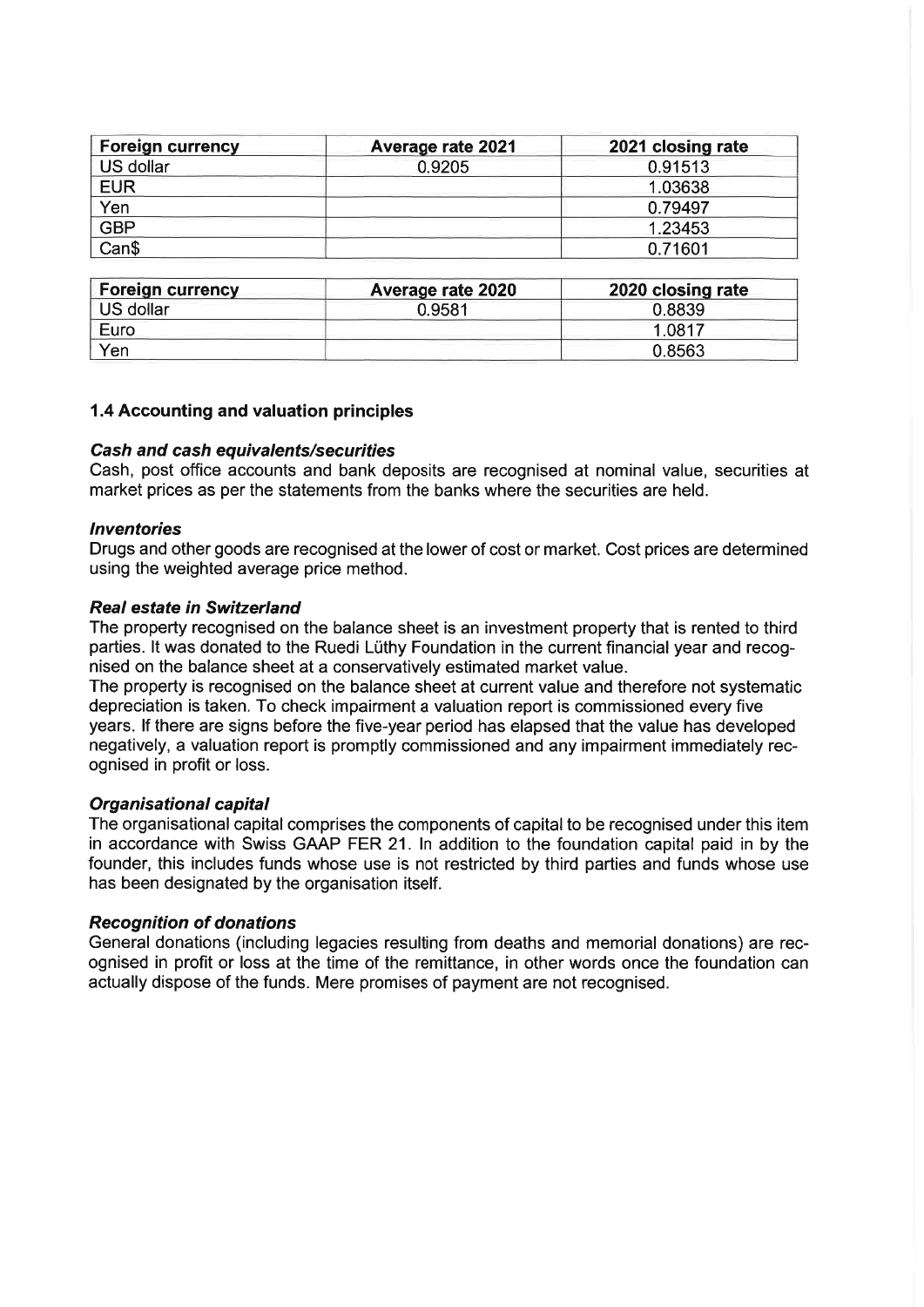# 2. Comments on the financial statements

|                                                                                   | 31.12.2021    | 31.12.2020    |
|-----------------------------------------------------------------------------------|---------------|---------------|
|                                                                                   | <b>CHF</b>    | <b>CHF</b>    |
| Cash                                                                              | 14'209.65     | 9'655.04      |
| Postfinance                                                                       | 506'365.46    | 1'910'120.43  |
| <b>Banks</b>                                                                      | 8'258'569.77  | 6'562'426.27  |
| Total cash and cash equivalents                                                   | 8'779'144.88  | 8'482'201.74  |
| Current assets listed at the stock exchange                                       | 15'945'811.25 | 15'194'089.58 |
| Total cash an cash equivalents and current assets<br>listed at the stock exchange | 24'724'956.13 | 23'676'291.32 |

# 2.1 Cash and cash equivalents and current assets listed at the stock exchange

Cash and cash equivalents and current assets listed at the stock exchange (securities) constitute the Ruedi Lüthy Foundation's strategic cash reserves, safeguarding its capacity to act and contract in the medium to long term. ln the event that donation income declines, these assets allow the necessary lifelong HIV treatment to be continued on a temporary basis and patients to be transferred to other clinics. Asset management mandates have been given to three banking institutions for the management of the funds. Any trailer fees due to the foundation are paid on an annual basis. The organisation capital contains fluctuation reserves to take account of the market risks related to securities. The amount of these reserves is reviewed annually and ad- justed as required.

# 2.2 Receivables

|                                   | 31.12.2021 | 31.12.2020 |
|-----------------------------------|------------|------------|
|                                   | <b>CHF</b> | CHF        |
| Receivables from goods & services | 1'006.72   | 4'266.54   |
| Other receivables                 | 66'780.15  | 68'983.36  |
| Total receivables                 | 67'786.87  | 73'249.90  |

Receivables from goods & services relate to receivables of the Ruedi Lüthy Foundation in Zimbabwe (lab, etc.). Other receivables comprise credit with the Swiss Federal Tax Administration (withholding taxes) and the rental deposit for the office premises at Falkenplatz g in Bern.

## 2.3 lnventories

|                                    | 31.12.2021 | 31.12.2020 |
|------------------------------------|------------|------------|
|                                    | <b>CHF</b> | <b>CHF</b> |
| Drugs and pharmaceutical inventory | 662'486.85 | 721'772.69 |
| Lab equipment and supplies         | 162'234.85 | 90'146.62  |
| Other inventory                    | 3'584.74   | 5'179.10   |
| Total inventory                    | 828'306.44 | 817'098.41 |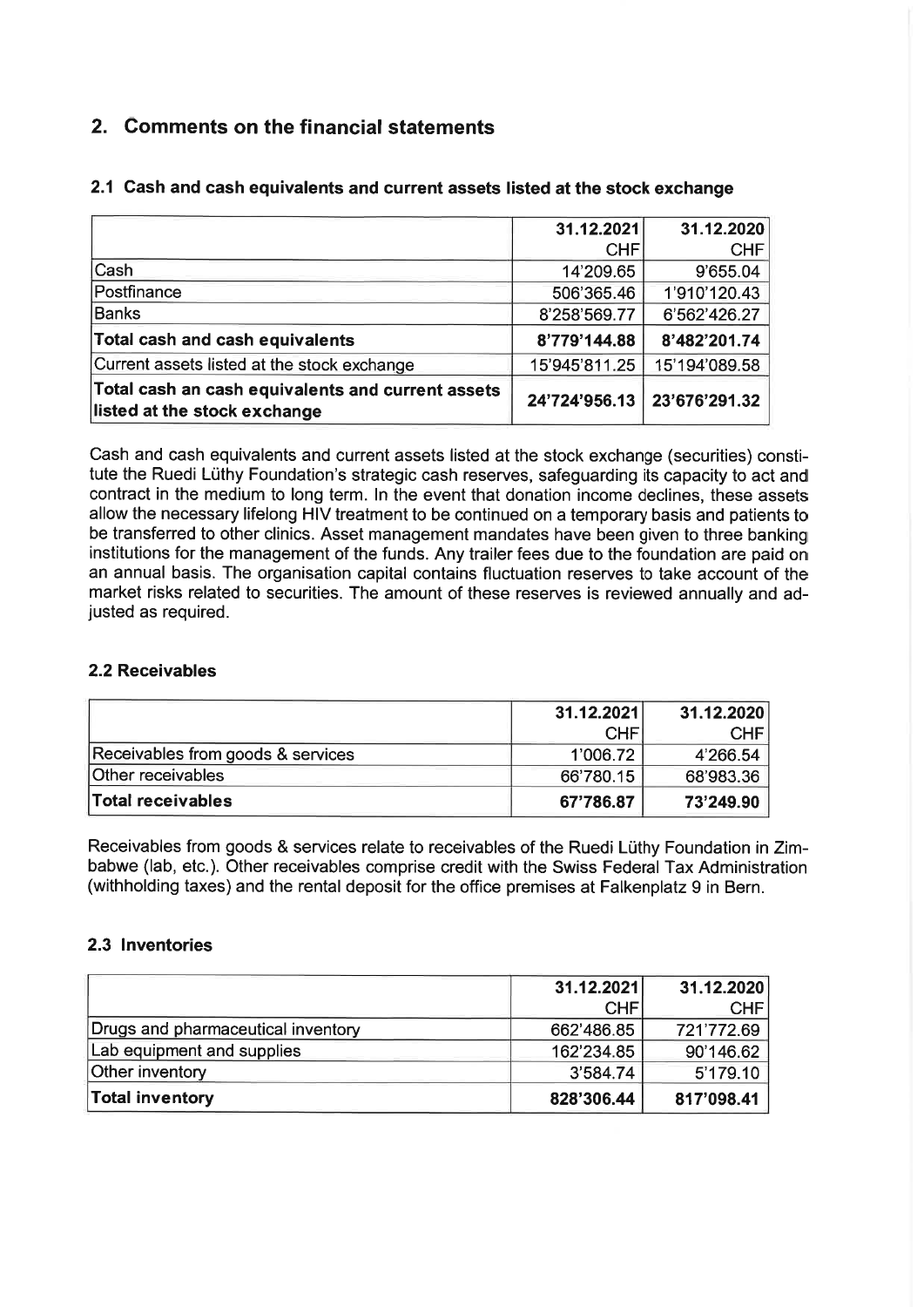# 2.4 Real estate and tangible assets

### Switzerland:

ln the 2021 financial year the Ruedi Lüthy Foundation received a donation in the form of a property. The property was transferred to the Ruedi Lüthy Foundation in sole ownership. The donor has stipulated the condition that a share of the income on the property defined by him be transferred to another charitable organisation. This share and the organisation receiving it were defined by the donor. The same applies to the proceeds in the event that the property is sold. The Ruedi Lüthy Foundation's obligations to the other charitable organisation arising from this donation are taken account of in the current financial statements.

#### Zimbabwe:

ln the light of the political uncertainty in Zimbabwe, investments in real estate and tangible assets are not recognised on the balance sheet but are recognised directly in profit or loss on the date of acquisition.

## 2.5 Liabilities

|                                   | 31.12.2021 | 31.12.2020 |
|-----------------------------------|------------|------------|
|                                   | <b>CHF</b> | CHF.       |
| Liabilities from goods & services | 40'155.42  | 111'347.70 |
| <b>Other liabilities</b>          | 81'286.20  | 27'114.00  |
| <b>Total liabilities</b>          | 121'441.62 | 138'461.70 |

Liabilities from goods & services relate exclusively to liabilities of the Ruedi Lüthy Foundation, Zimbabwe. Other liabilities relate to the office in Bern.

## 2.6 Non-current liabilities

The amount recognised on the balance sheet as a deferred long-term liability corresponds to the obligation of the Ruedi Lüthy Foundation resulting from the donation of the investment property.

## 2.7 Foundation bodies

**Board of Trustees:** Ulrich B. Mayer, Attorney, Zurich (President) Prof. em. Hans Lutz, Rüdlingen Martin Fuhrer, former Head of lnternational Cooperation at the Swiss Red Cross, Bern Prof. Rudolf Lüthy, Muntelier Gregor Neidhart, certified expert in accounting and controlling, Winterthur Beat Wagner, former Head of Communications at the Swiss Red Cross, Zurich Dr Manuel Sager, former director of the SDC, Gümligen

Executive Management: Sabine Lüthy Hieringer, Chief Executive Harald Henggi, Deputy Chief Executive

Auditor: Lienhard Audit AG, Zurich **Supervisory Authority**